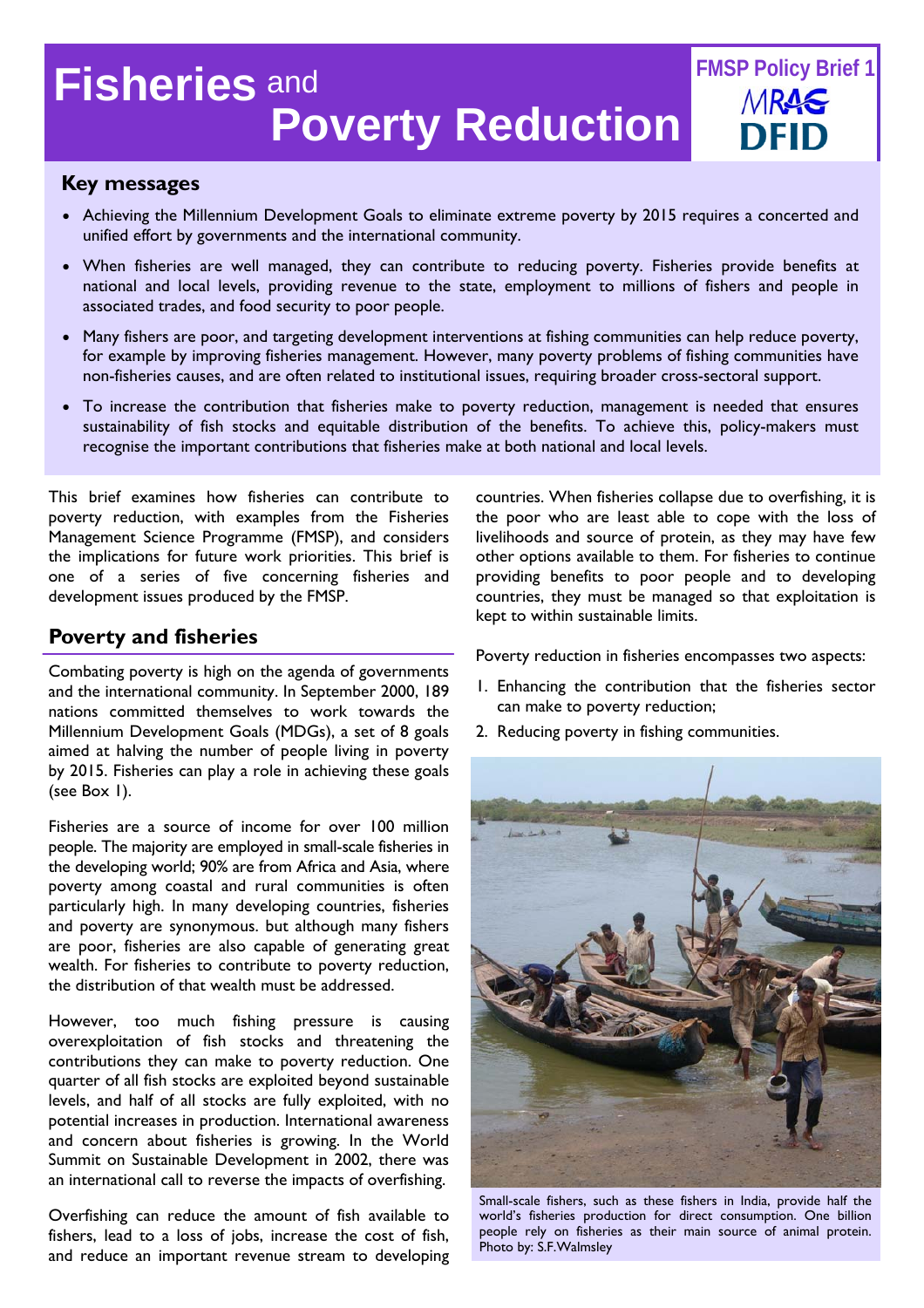# **Box 1: The Millennium Development Goals and the potential contributions of fisheries**

#### **1. Eradicate extreme poverty and hunger**

Fish production provides important food security benefits for poor people and a source of income for some 38 million people worldwide. Government revenue from industrial fisheries supports economic growth and can be specifically directed towards pro-poor investments.

#### **2. Achieve universal primary education**

Money earned from fisheries provides an important contribution to household income, which can increase the likelihood of child education. The nutritional benefits from fish also help children's development and learning abilities.

#### **3. Promote gender equality and empower women**

Women often play an important role in the processing and marketing of fish, which can provide them with an important income-earning activity and some control over household spending.

#### **4. Reduce child mortality**

Fish is a vital component of the diet in many parts of the world, complementing the carbohydrate-based diet of the poor, and providing an important part of children's nutrition which helps their development.

# **The contribution of fisheries to poverty reduction**

#### *Fisheries are economically important*

Fisheries provide an important source of revenue for many developing countries (see also Brief 2). Net fisheries exports amounted to US\$17.4 billion in 2002 in foreign exchange earnings for developing countries, more than the net exports of coffee, cocoa, sugar and tea combined. The total export value of the world trade of fisheries and aquaculture products was US\$58.2 billion in 2002 [1], half of which accrued to developing countries. Developing country governments also receive revenue from licensing foreign fleets to access the fisheries in their Exclusive Economic Zones (EEZs).

Government revenues from industrial-scale fisheries can contribute to overall economic growth in a country. In Mozambique, for example, fisheries account for 28% of total merchandise exports (FAO, 2000). It is recognised that economic growth is crucial for making sustained progress towards the MDGs [2]. Growth can be beneficial to the poor, but not everyone always benefits equally from growth and there is disagreement over the extent to which such benefits 'trickle-down' to the poorest groups [3]. 'Pro-poor growth' can be more effective at decreasing poverty, by promoting the redistribution of benefits so that low-income growth is greater than overall growth. Additionally, revenue generated from fisheries can be reinvested in public goods and infrastructure, including services such as health and education for the poor.

#### *Fisheries are important to food security*

Fisheries provide a key source of protein, micronutrients, essential fatty acids and minerals. They contribute to food security by providing an accessible and cheap protein source for the poor that complements other locally available food sources (see also Brief 3). Over one billion people worldwide rely on fish as their main source of animal protein. Fish are a particularly important source

#### **5. Improve maternal health**

Nutritional benefits from fish, and income from fisheries, can improve maternal health and reduce the chances of maternal mortality.

#### **6. Combat HIV/AIDS, malaria and other diseases**

Likewise, the nutritional benefits of fish can help strengthen the immune system and reduce susceptibility to disease.

#### **7. Ensure environmental sustainability**

Effective management of fisheries to ensure their sustainability and minimise negative impacts on fish stocks and associated ecosystems contributes to ensuring environmental sustainability.

#### **8. Develop a global partnership for development**

Fish stocks cross national borders so international cooperation and partnerships are essential for their successful management. Fish are among the most widely traded goods worldwide and are important to millions of poor people's livelihoods. Governance must encourage trade that promotes development whilst recognising and protecting the rights of those dependent on fishery resources.



Industrial fisheries, such as tuna, provide revenue to the state which contributes to economic growth. Photo by: R.Gater

of protein in developing countries, where protein intake may be low. For 2.6 billion people in developing countries, fish provides over 20% of total animal protein intake, compared with 8% in developed countries.

#### *Fisheries form a key part of livelihoods*

Fisheries are an important part of the livelihoods of millions of people around the world (see also Brief 4). They provide a source of food, employment and income. For many poor families, fishing is a way of reducing their vulnerability to risks by supplementing and diversifying their incomes. They also provide a 'safety net' for the poor when other economic opportunities or food sources are limited.

Fishery-related livelihoods are complex and dynamic, and fishing may be engaged in full-time, as part of a mixed livelihood strategy, or as a seasonal fall-back. There are often differences according to ethnic, cultural or socioeconomic group, and men and women often have different roles in fisheries.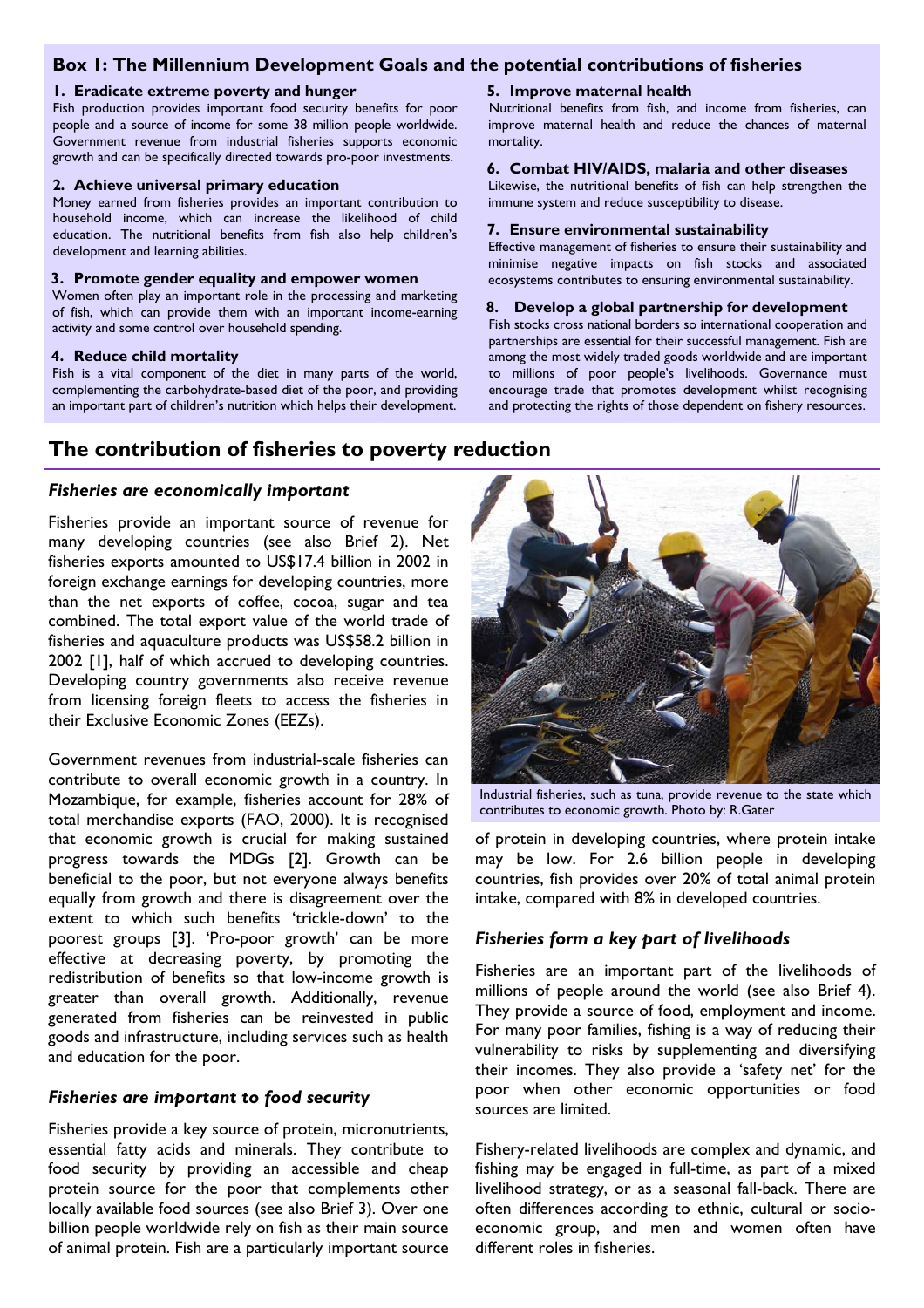Fisheries contribute to poverty reduction in a number of ways, but are there any ways that this contribution can be increased?

# *Effective management for sustainability*

Overexploitation and other threats to fisheries such as habitat destruction have negative impacts on their productivity and sustainability. When a fishery is overexploited, its productivity is reduced and there is a greater likelihood of it collapsing. Reducing fishing effort to rebuild fish stocks involves a short-term cost, but is essential to be able to maximise the potential wealth that can be generated from fisheries in the longer term. Whilst social and economic benefits from fisheries may take priority for decision-makers, without biological sustainability of the fish stock, those benefits cannot be realised. Fisheries management therefore needs to address the issue of sustainability of fish stocks to continue providing these benefits.

# *Coherent policy objectives*

Fisheries often require multiple management objectives to meet economic, social and biological goals. Where these conflict with each other (e.g. maximising export revenue and increasing a fishery's contribution to domestic protein supply) there is a risk of neither being achieved. The trade-offs must be recognised, and coherent policies must be developed that first recognise the ways in which fisheries can contribute to poverty reduction, and then maximise that contribution.

# *Governance and capacity building*

Strong institutions are a prerequisite for good governance in fisheries. Appropriate governance structures for fisheries vary depending on the type of fishery, the scale at which it operates and the stakeholders involved. For example, a small-scale localised fishery differs from a highly migratory fish stock straddling various territorial waters (see also Brief 5). There are increasing moves towards greater participation of resource users in management, and decentralisation of decision-making. This implies a change of roles for fisheries management authorities, and capacity building is necessary to enable them to fulfil these new roles.

# **Reducing poverty in fishing communities**

Many fishing communities are poor and lack access to basic services and infrastructure. This is often exacerbated by their remote locations. However, this also provides an opportunity for tackling poverty through targeted interventions for fishing communities.

The Code of Conduct for Responsible Fisheries (CCRF) recognises the important contributions of the small-scale sector to employment, income and food security.

## *Distribution of benefits*

Who receives the benefits from fisheries is fundamental to the role they can play in poverty reduction. Where industrial fisheries provide revenue to the state, they can contribute to poverty reduction if the distribution of that revenue promotes pro-poor growth, is reinvested in the economy to promote general economic growth, or is invested in services and infrastructure for the poor. In the case of small-scale fisheries, the allocation of userights or access rights is fundamental in controlling effort and in determining who benefits from fisheries. Rights can be allocated specifically to the poor, and to those dependent on fisheries, to avoid 'capture' of use-rights by influential individuals [4].

# **Box 1: FMSP contributions to poverty reduction through fisheries research**

Because of the scale of fish stocks, and the difficulties of managing them, fisheries cannot be managed at a household or community level. As a result, much FMSP work has occurred at the *enabling level* to strengthen and support the development of capacity of institutions responsible for management. Impacts on poverty reduction are therefore sometimes indirect.

Examples of impacts from FMSP on poverty reduction in fisheries are:

- Increased incomes of poor communities from inland fisheries through enhancement techniques including stocking (Projects R7335 and R8292);
- Stock assessment tools for fisheries which enable appropriate management targets to be set, reducing vulnerability to overexploitation (Project R8468);
- Increased food security through increasing production of fisheries species (Project R7917), and managing water flow regimes in inland fisheries to maintain fisheries production (Project R8486).
- Participation of fishers in management and stock assessment, enabling them to have a voice in the decision-making process (Projects R8397 and R8464).
- Increased government revenue from industrial fisheries that contributes to economic growth, through Control of Foreign Fishing (Project R8463).

However, it also recognises their potential vulnerability, arguing that they should receive special assistance and protection in order to achieve 'a secure and just livelihood'.

Such interventions may or may not be directly linked with fisheries resources. Actions that tackle the sustainability of fish resources and their effective management are essential for maintaining the benefits